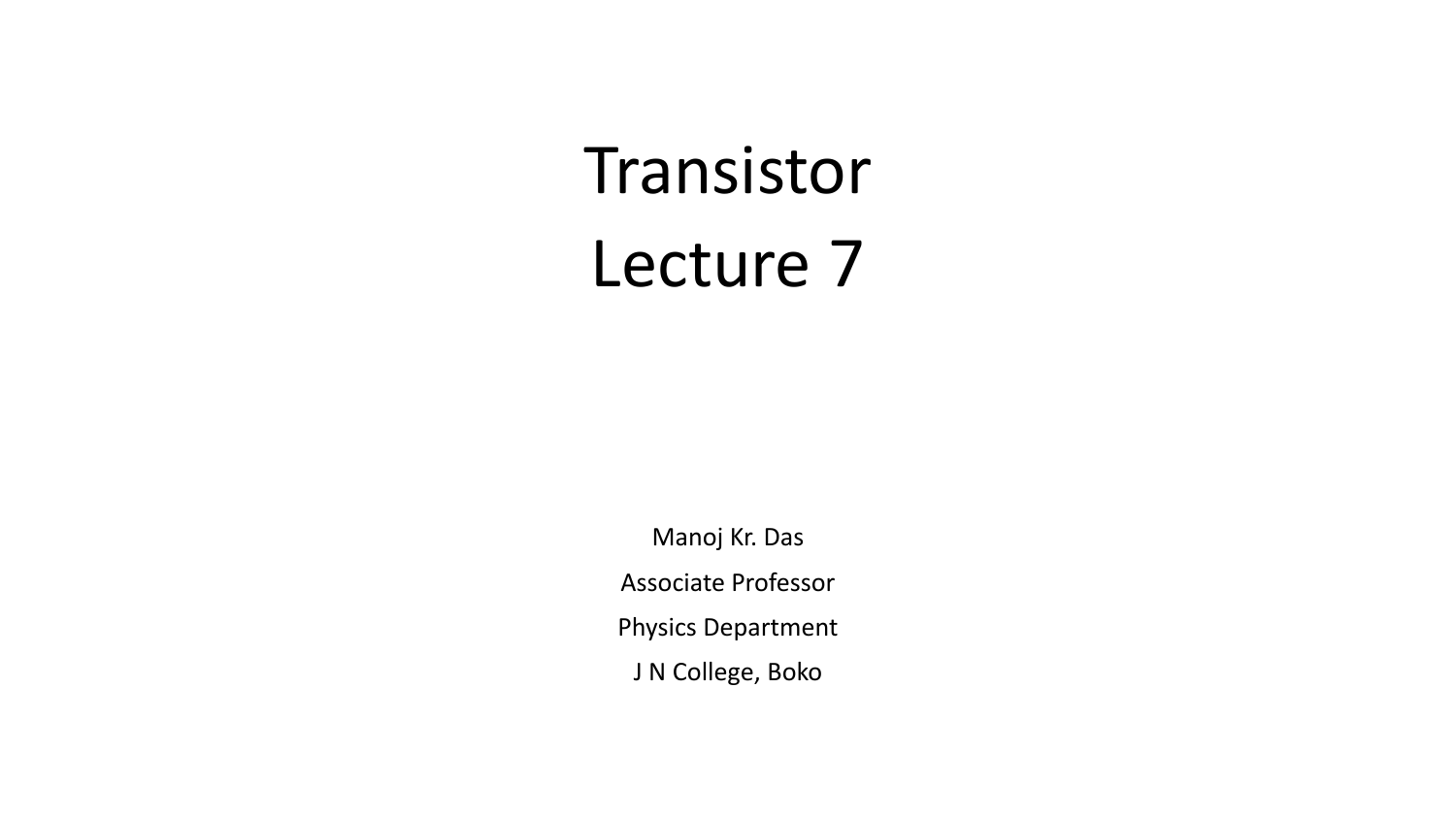#### **Static Characteristic Curve of Transistor:**

The static characteristic curve give information on the value of current flowing or out of one terminal for either a given current flowing into or out of another terminal, or a given voltage applied between the two terminals. The circuit diagram is shown below. A small current entering the base region of the transistor causes a much larger current flow from the emitter to the collector region.

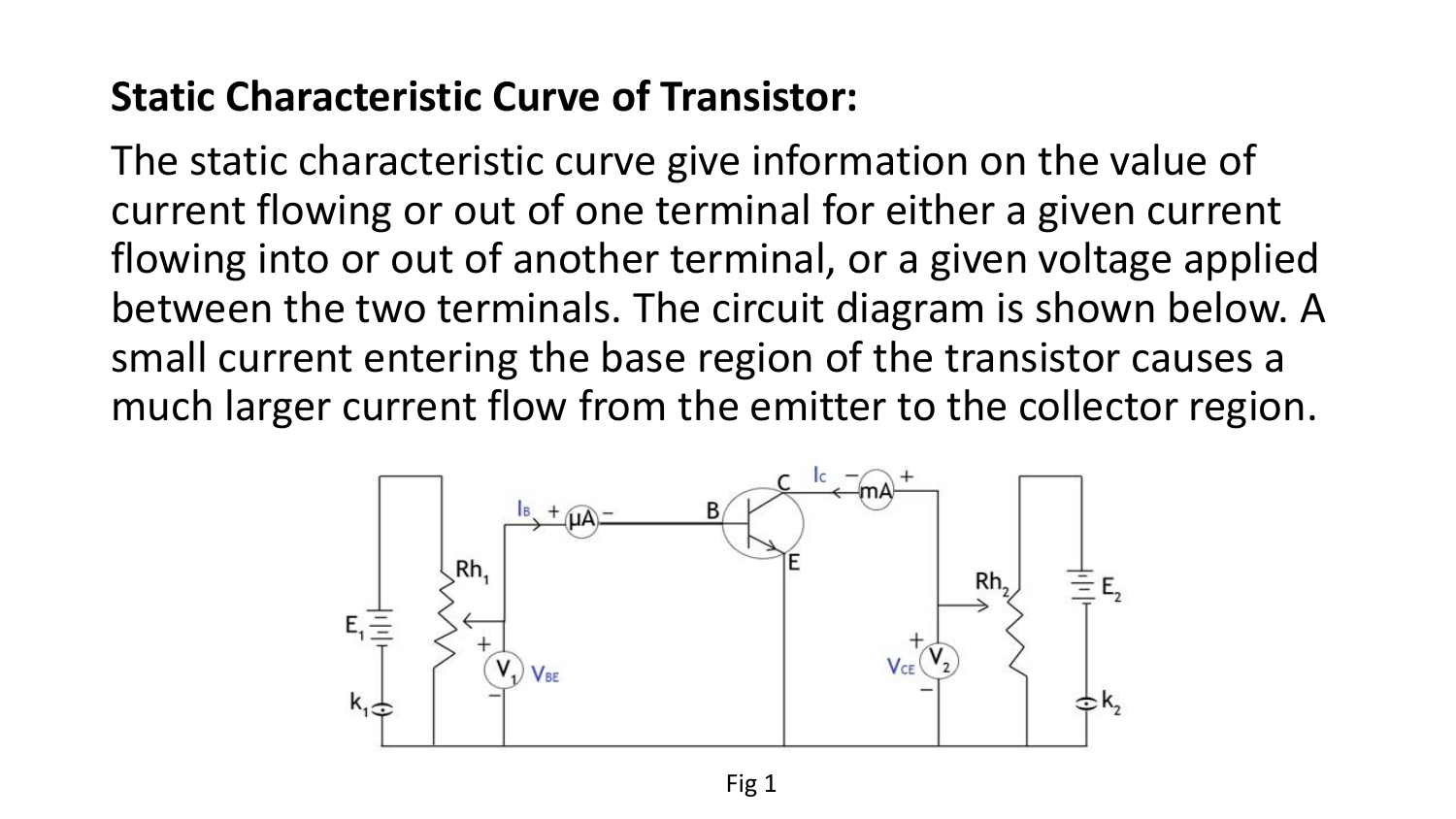### **(A) Input Characteristic :**

Keeping the collector-emitter voltage  $(V_{CE})$  constant and the baseemitter voltage( $V_{BE}$ ) increase from zero, the corresponding base current( $I_B$ ) are noted, it is repeated for increasing values of  ${V}_{CE}$  . The family of curve obtained by plotting  $I_B$  against  $V_{BE}$  for each  $V_{CF}$  values is called input characteristic.

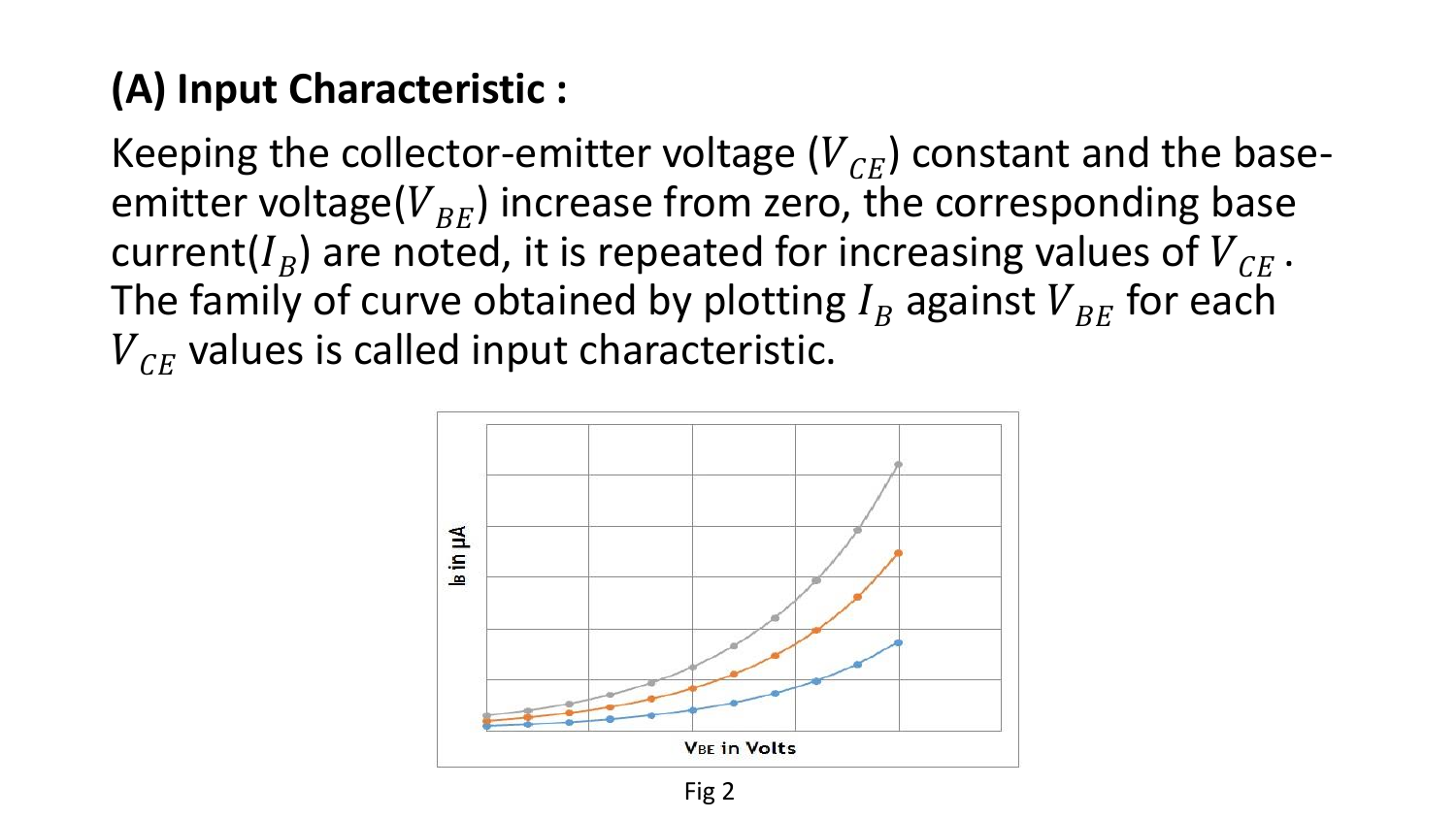## **(B) Output Characteristic:**

By taking the base current  $(I_B)$  constant, the collector-emitter voltage  $(V_{CE})$  is varied and the corresponding  $I_C$  values are obtained. This is repeated for increasing values of  $I_B$ . The family curves obtained by plotting  $I_c$  against  $V_{CE}$  for each value of  $I_B$  is called output characteristic.

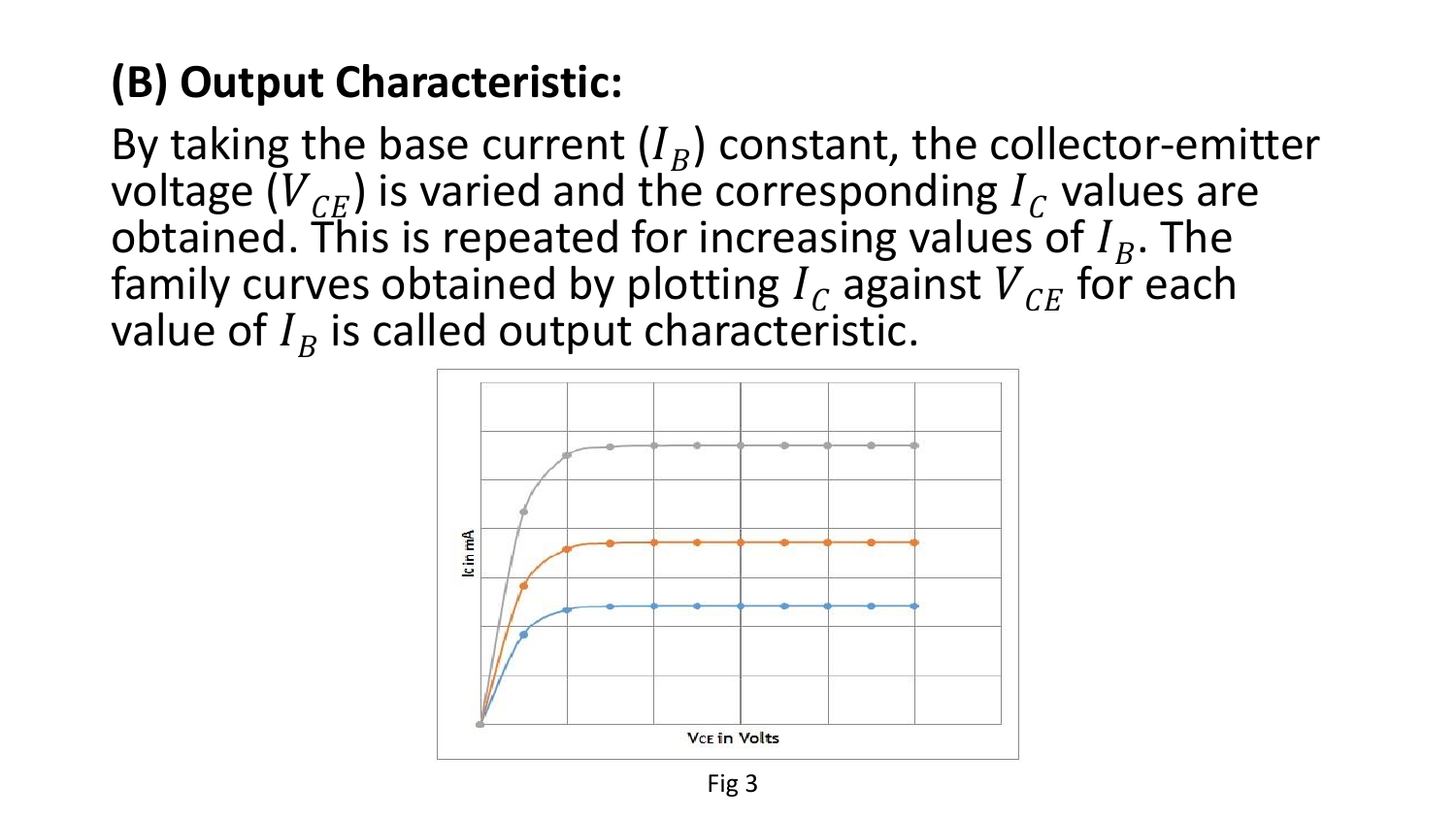## **(C) Transfer Characteristic:**

The variation of emitter current ( $I_E$ ) to base current ( $I_B$ ) keeping collector-emitter voltage  $(V_{CF})$  constant at a suitable value for each setting of  $I_C$  is known as transfer characteristic.

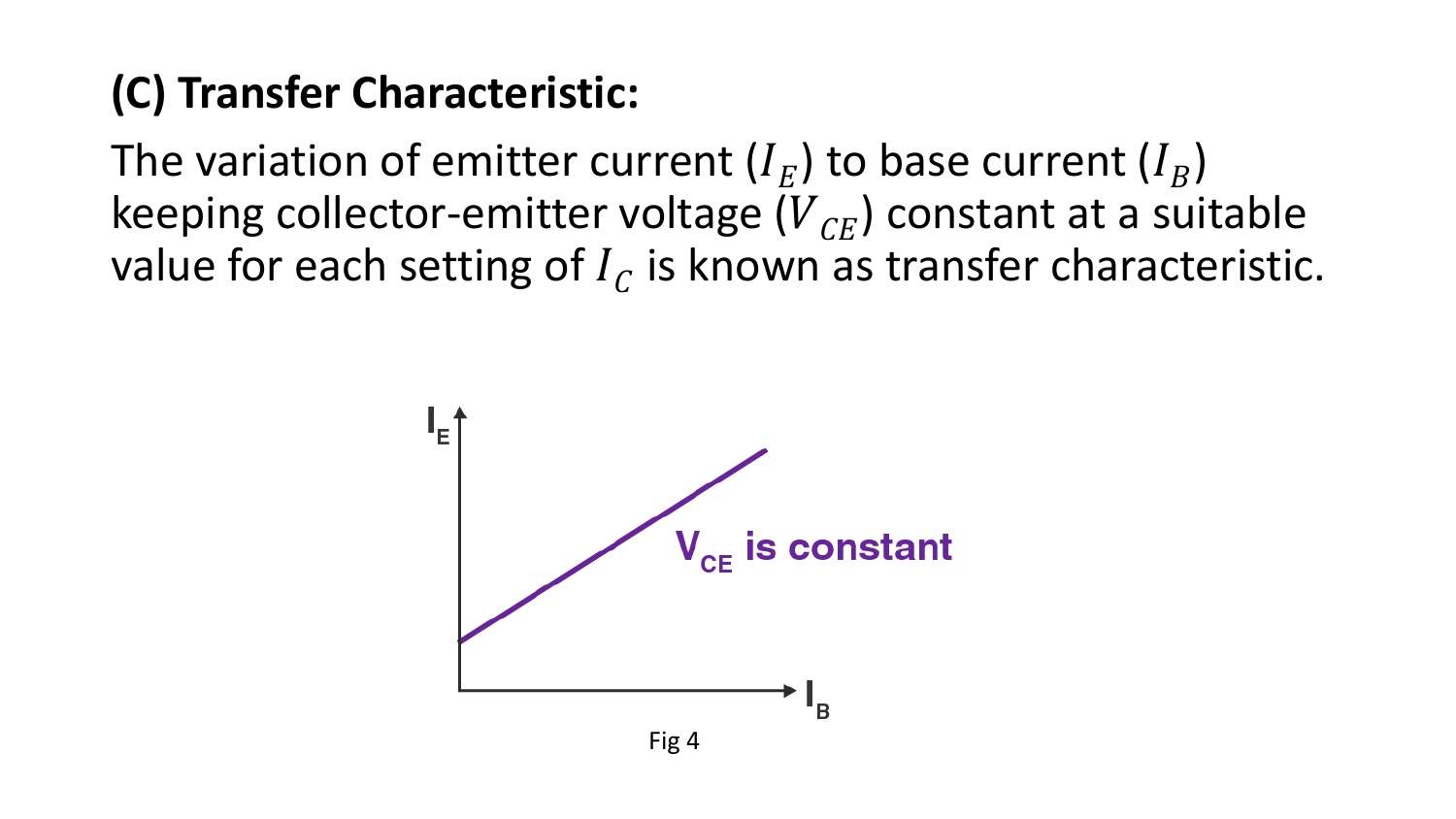#### **Load Line Analysis and Q-Point:**

The load line analysis of transistor means for the given value of collector-emitter voltage  $(V_{CF})$  it may be find the value of collector current. This can be done by plotting the output characteristics and then determine the collector current  $I_c$  with respect to collector-emitter voltage  $V_{CE}$ . The DC load line represents the desirable combination of collector current and the collectoremitter voltage as shown in Fig 6.

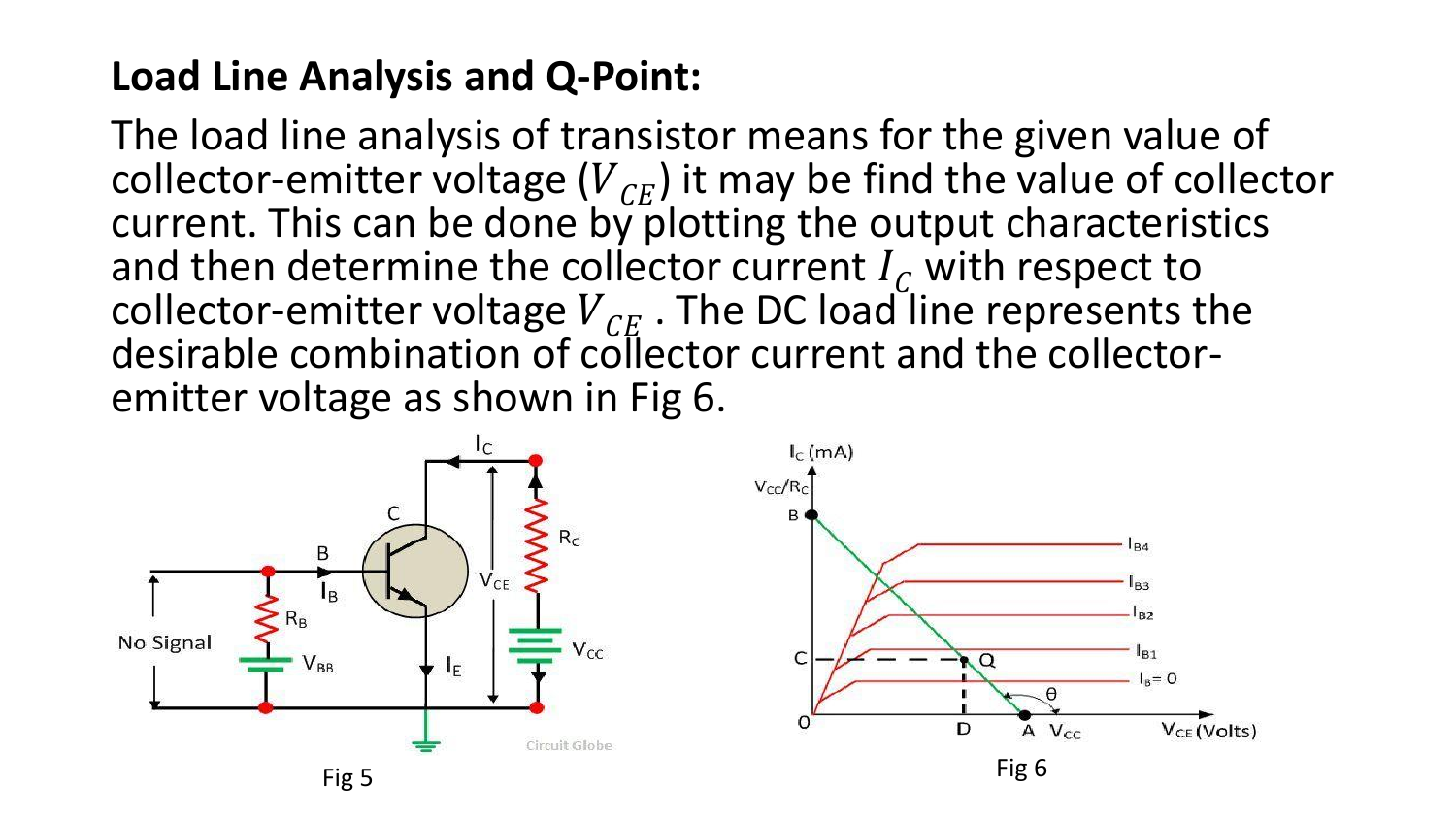Considering a  $N - P - N$  transistor circuit with  $CE$  mode as shown in Fig 5 where no signal is applied in the input side. For this circuit the DC load line can be obtained. Applying Kirchhoff's voltage law to the collector current we get

$$
\begin{aligned} V_{cc} &= V_{CE} + I_c R_c \rightarrow (i) \\ V_{CE} &= V_{CC} - I_c R_c \rightarrow (ii) \end{aligned}
$$

This equation shows that  $\overline{V}_{CC}$  and  $\overline{R}_C$  are constant value and it is represented by a straight line on the output characteristic. This load line is known as DC load line. The input characteristic is to determine the locus of  $V_{CF}$  and the  $I_C$  point for the given value of  $R_{\mathcal{C}}$ .

The collector-emitter  $(V_{CE})$  voltage becomes maximum when  $I_{\mathcal{C}}$  is equal to zero. Then  ${V}_{\mathcal{C} E} = {V}_{\mathcal{C} C}$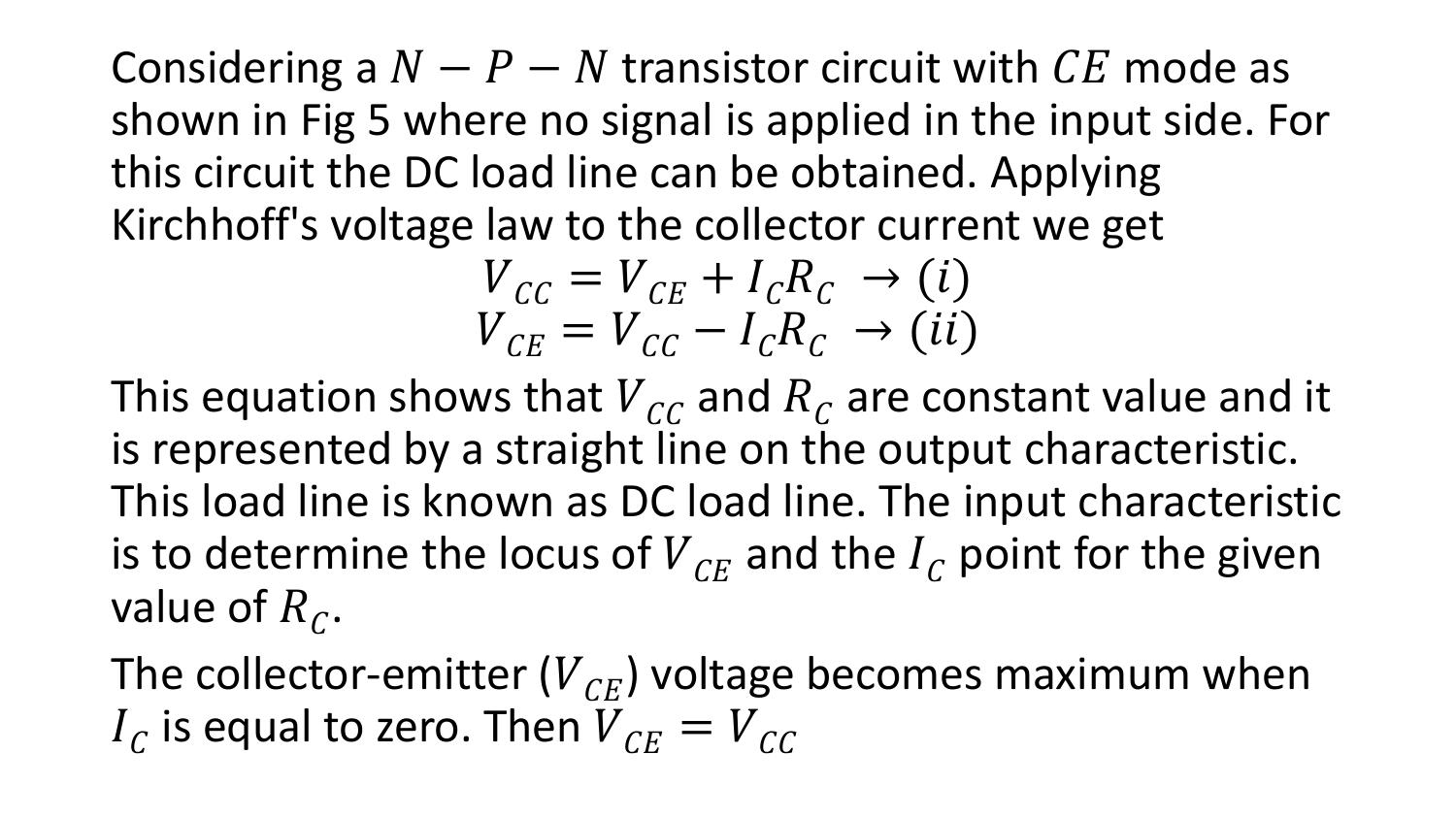The first point A ( $OA = V_{CC}$ ) is shown in the Fig 6. The collector current becomes maximum when the collectoremitter voltage ( $V_{CE}$ ) is equal to zero then  $I_C =$  $V$ <sub>CC</sub>  $R_{\mathcal{L}}$ .This gives the second point B of the axis. By adding both the points A and B, the DC load line can be drawn. With the load line any value of collector current can be determined.

 $Q$  – point is the operating point of transistor. It is the intersecting point of load line and the output characteristic of the transistor. By the location of  $Q - point$  we can say in which region the transistor is active or cut off or saturation. For design an amplifier,  $Q - point$  must lie within the active region. It is called Q or quiescent point because it is a point of output characteristic when a transistor is silent i.e. in the absence of any signal.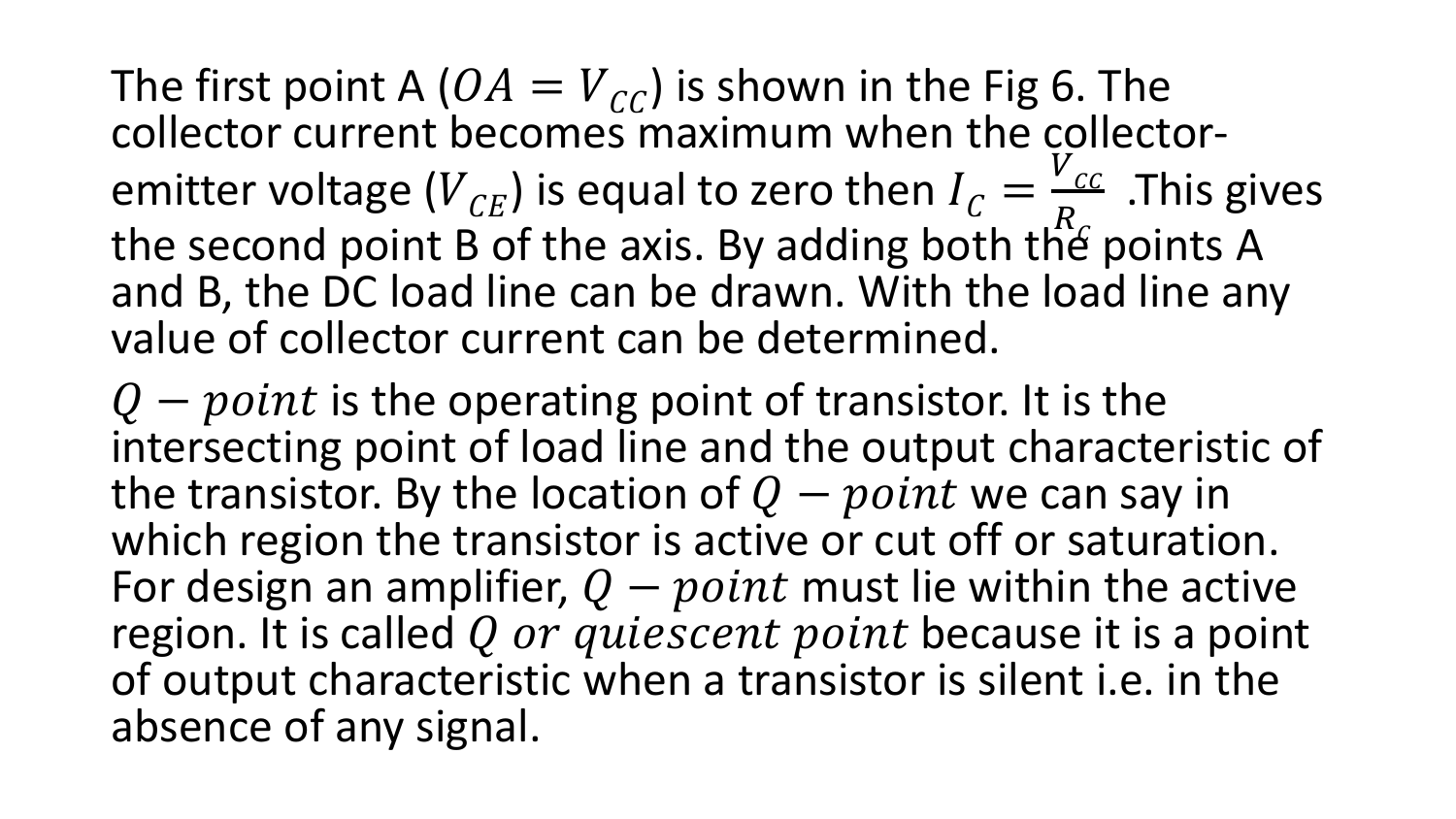The given DC voltage and current are so chosen that the transistor remains in the active region for entire input AC signal. For a transistor to be operated as a faithful amplifier the operating point should be stabilized.

## **Two Port Network Analysis of Transistor:**

At first we should understand the meaning of potential source and current source. A hypothetical generator which maintains its value of potential independent of output current is known as *potential source*. On the other hand a hypothetical generator which maintains the output current independent of voltage across its terminals is known as *current source*. Again the definition of network is, it containing circuit elements without energy source.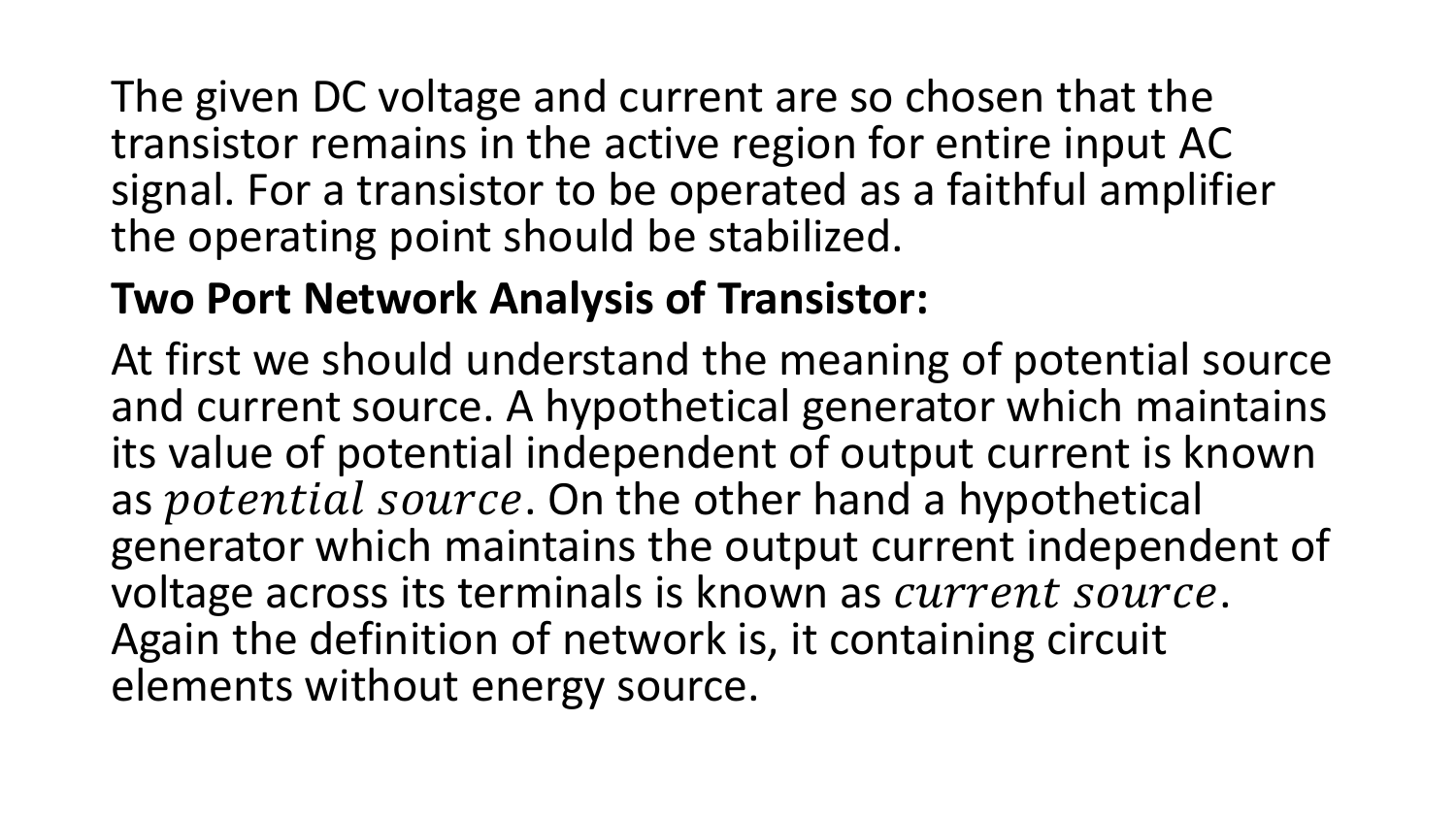A circuit element is linear if the relation between current and yoltage involves a constant co-efficient as in  $e = Ri$ ,  $e = Li$  $di$  $dt$ ,  $e =$ 1  $\zeta$  $\int idt$  . Linear network are those in which the differential equation relating the instanous current and voltage is a linear equation with constant co-efficient.

A two port network is an electric network or device with two pairs of terminals to connect the external circuit. Two terminals constitute a port if the current applied to them satisfy the essential port condition.



Fig 7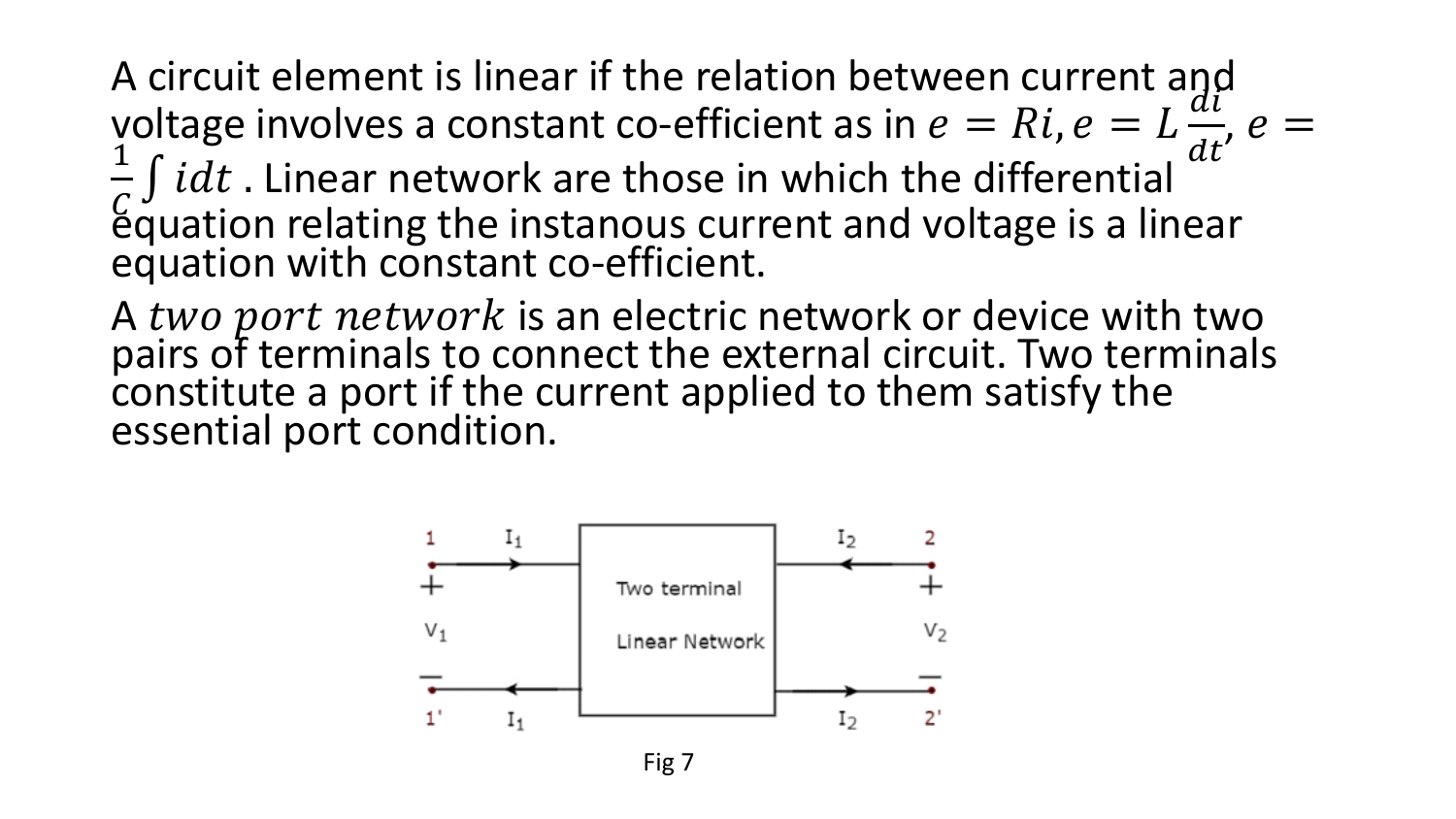The electric current entering one terminal must be equal to the current emerging from the other terminal of the same port. The ports constitute interfaces where the network connects to the other networks, the points where signals are applied or outputs are taken. In a two port network often *port 1* is considered as input port and *port 2* considered as output port. The two port network model is used in mathematical circuit analysis technique to isolate portion of larger circuits. A two port network is regarded as box with its properties specified by matrix numbers. This allows the response of the network to the signals applied to the port to be calculated easily, without solving for all the internal voltages and currents in the network. It also allows the similar circuits or devices to be compared easily. Any linear circuit with four terminals can be regarded as two port network provided that it does not contain an independent source and satisfy the port conditions.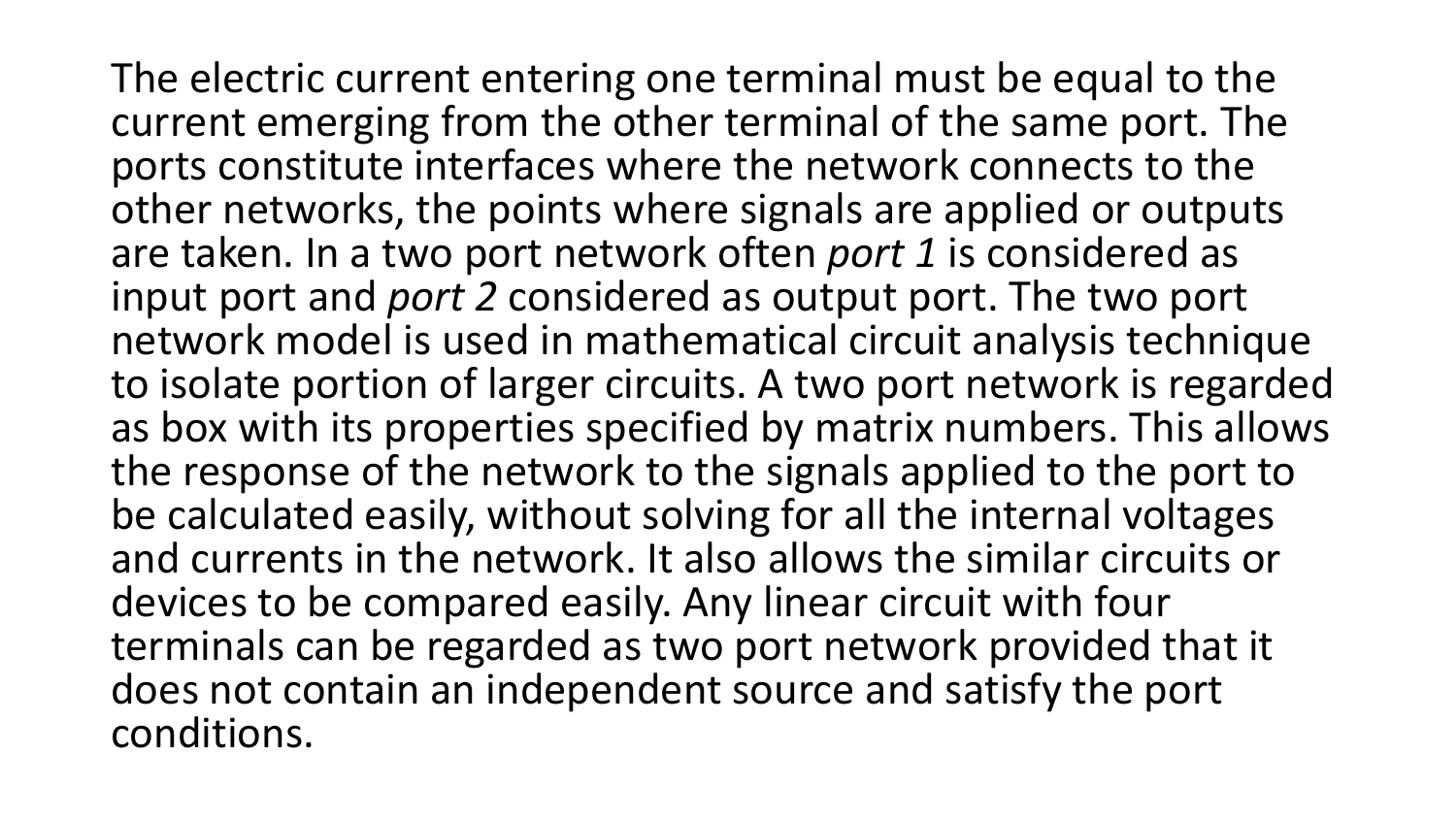Now by equating the parameter of a network to the measured parameter of the transistor, a two port equivalent circuit can be made to act as does the transistor in the circuit. It is the terminal quantities  $V_1$ ,  $I_1$ ,  $V_2$  and  $I_2$  by which the two port network response to external forcing function and specification of network response. Any pair of terminal variable  $V_1$ ,  $I_1$ ,  $V_2$  and  $I_2$  be arbitrarily chosen as independent leading to the equations that may be solved for other two variables. Choice of three possible pair of independent variables as  $V_2 \& I_1$ ;  $V_1 \& V_2$ ;  $I_1 \& I_2$  gives three sets of circuit parameters, which have found useful in electronic circuit analysis.

In choosing  $I_1 \& I_2$  as independent variables we have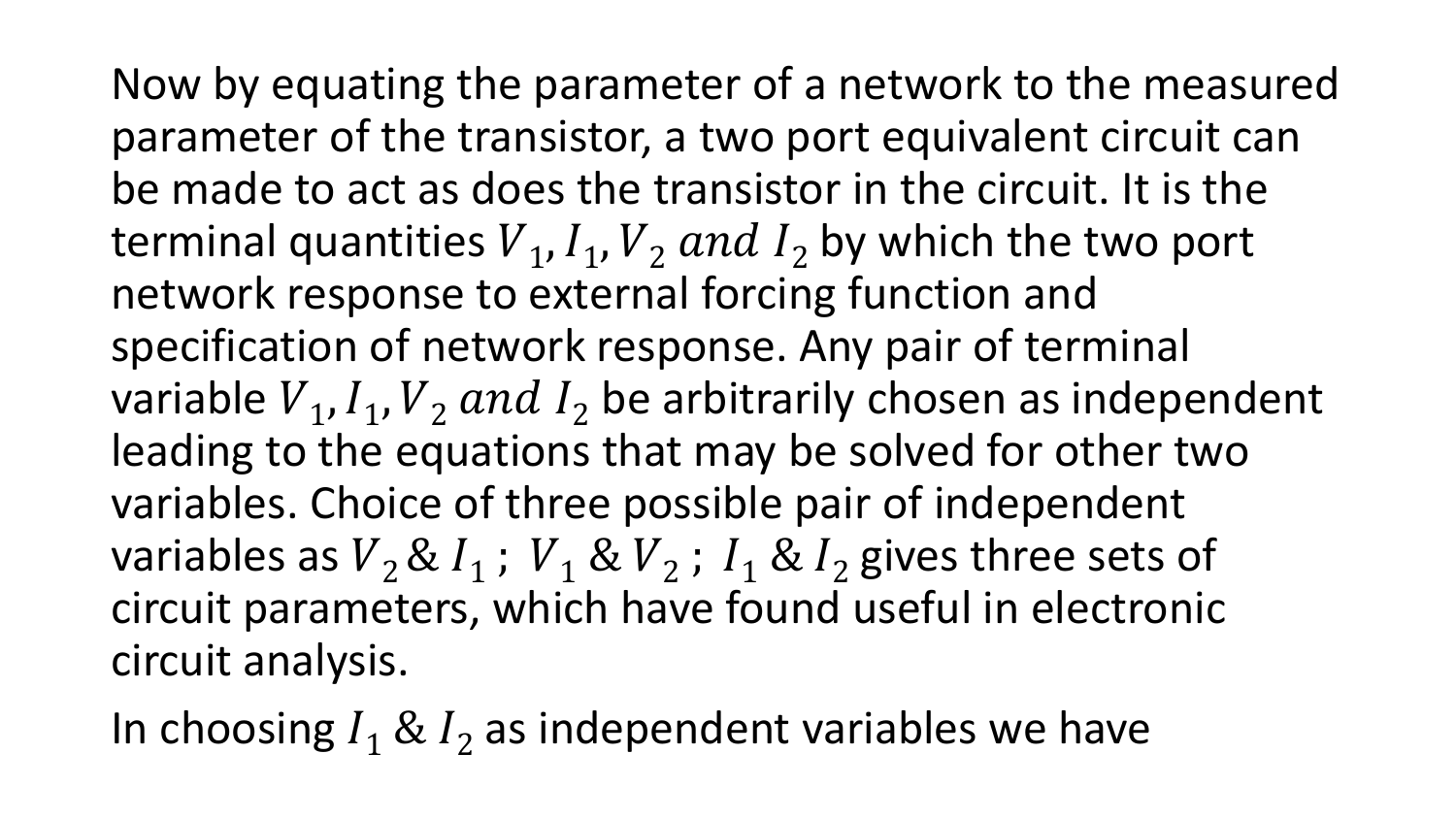$$
V_1 = f_1(I_1, V_2) \rightarrow (iii)
$$

$$
I_2 = f_2(I_1, V_2) \rightarrow (iv)
$$

Let circuit are operated with AC signal and effect of changes in terminal quantities can be determined by total differential as

$$
dV_1 = \frac{\partial V_1}{\partial I_1} dI_1 + \frac{\partial V_1}{\partial V_2} dV_2 \rightarrow (v)
$$

$$
dI_2 = \frac{\partial I_2}{\partial I_1} dI_1 + \frac{\partial i_2}{\partial V_2} dV_2 \rightarrow (vi)
$$
  
equation (v) & (vi) with sinusoidal change

Writing equation  $(v)$  &  $(vi)$  with sinusoidal changes we have  $V_1 = h_i I_1 + h_r V_2 \rightarrow (vii)$ 

$$
I_2 = h_f I_1 + h_o V_2 \rightarrow (viii)
$$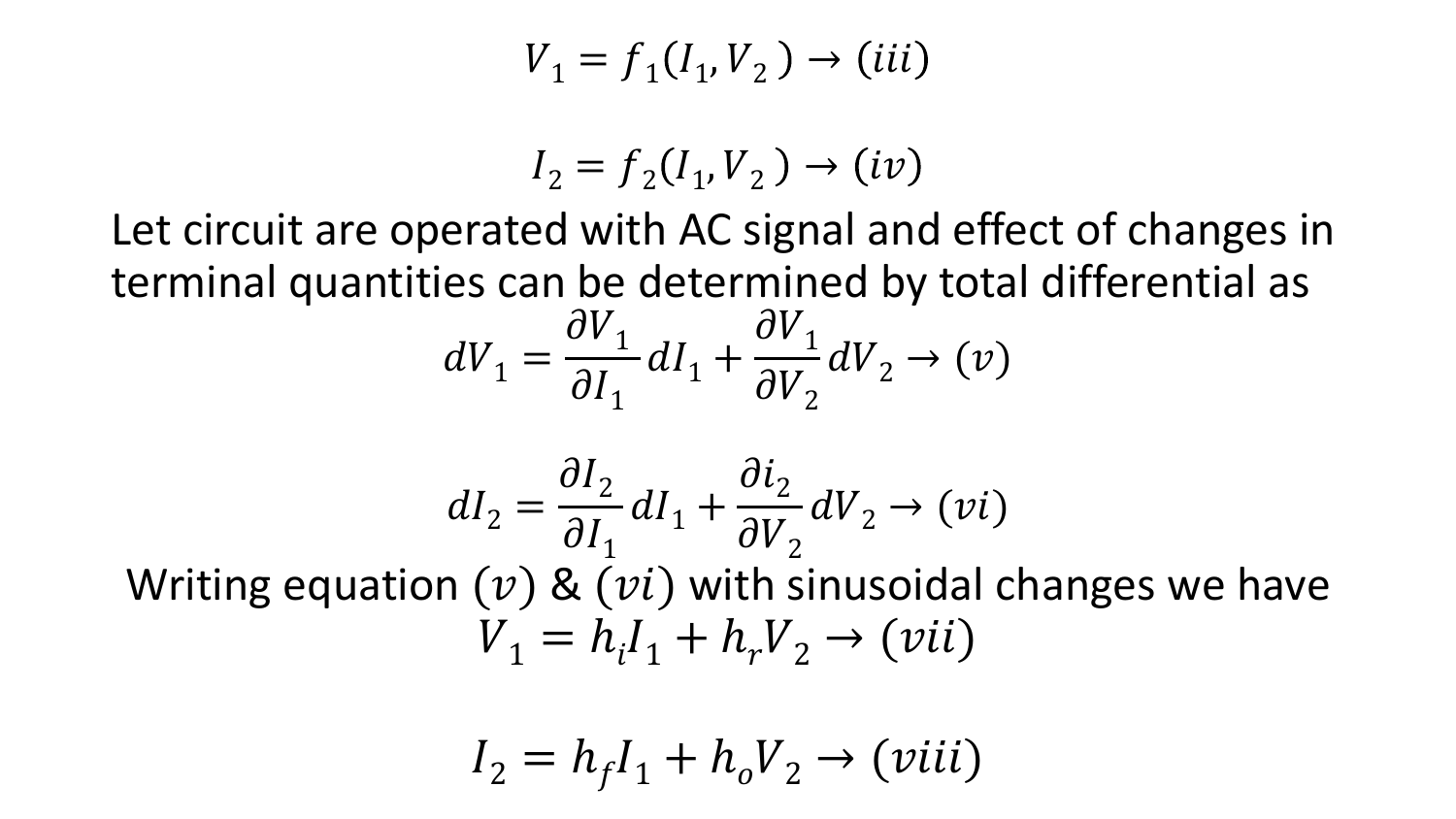The  $h$  –  $parameter$  may be co-related with a given network by measurement made at the terminal of the network with assigned open or short circuit termination. With short circuit at (2,2) port we have  $V_2 = 0$ . Applying this condition in equation  $(vii)$  &  $(viii)$  we may define as

$$
h_i = \frac{V_1}{I_1}
$$
 (short circuit input impedance)  $V_2 = 0 \rightarrow (ix)$   
\n
$$
h_f = \frac{I_2}{I_1}
$$
 (short circuit forward current gain)  $V_2 = 0 \rightarrow (x)$   
\nWith an open circuit at (1,1) port where  $I_1 = 0$  and using this  
\ncondition in equation (*vii*) & (*viii*) we may define as  
\n
$$
h_r = \frac{V_1}{V_2}
$$
 (open circuit reverse voltage gain)  $I_1 = 0 \rightarrow (xi)$ 

$$
h_o = \frac{I_2}{V_1}
$$
 (open circuit output admittance)  $I_1 = 0 \rightarrow (xii)$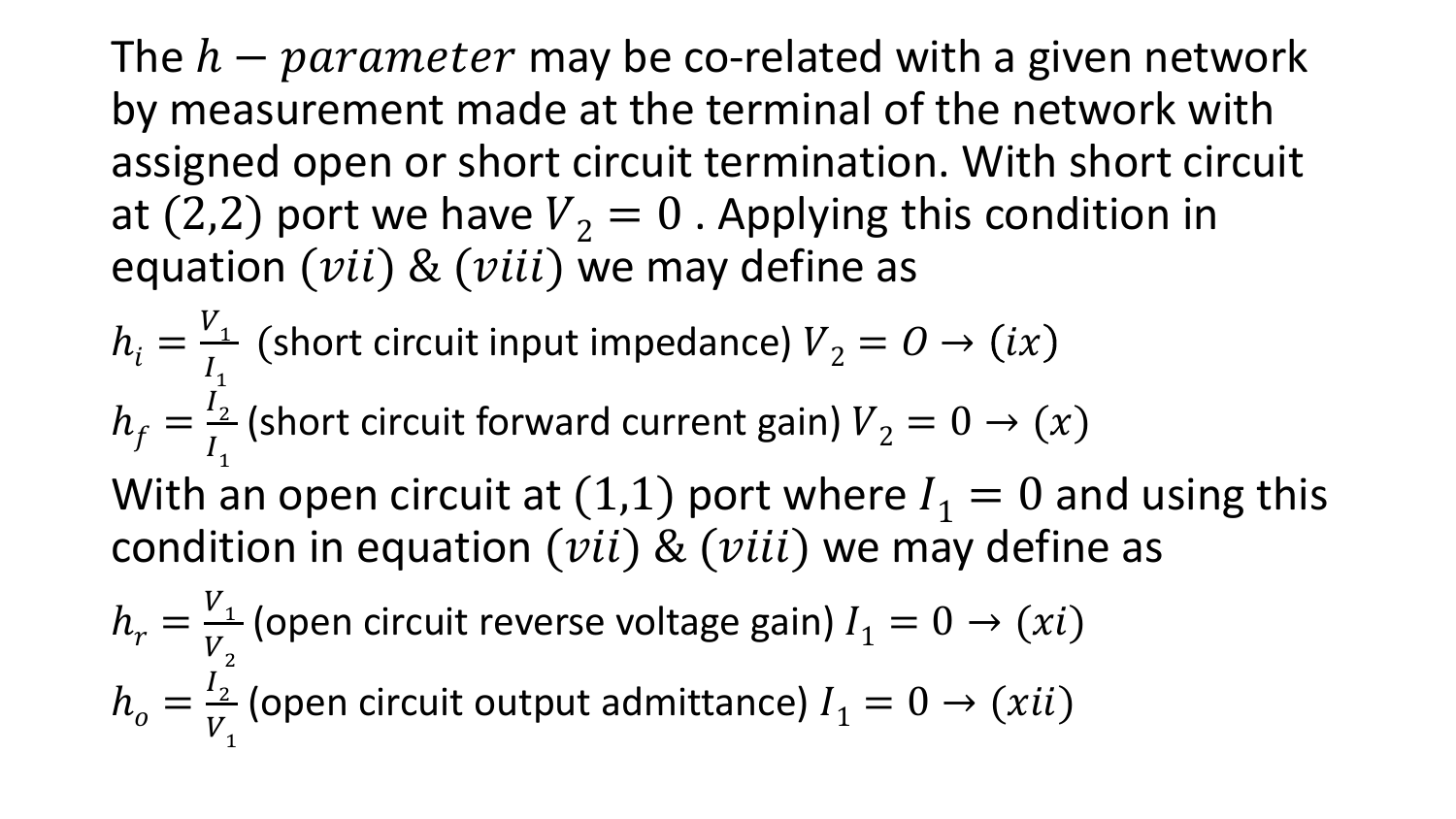The  $h$  – coef ficient are known as  $hybrid$  parameter. Since both open and short circuit terminals are used in defining them. Since both open and short circuit terminals are used in defining them. It should be noted that one parameter is an impedance & one is admittance & two are dimensionless ratio. Making choice of  $I_1 \& I_2$  as independent variables, we can write the impedance equation for network as

 $V_1 = Z_i I_1 + Z_r I_2 \to (xiii)$ 

$$
V_2 = Z_f I_1 + Z_o I_2 \rightarrow (xiv)
$$

The  $Z-parameter$  may be co-related with an AC actual network through definition obtained by use of open circuit termination. Using  $I_1 = 0$  &  $I_2 = 0$  equation  $(xiii)$  &  $(xiv)$ can be defined as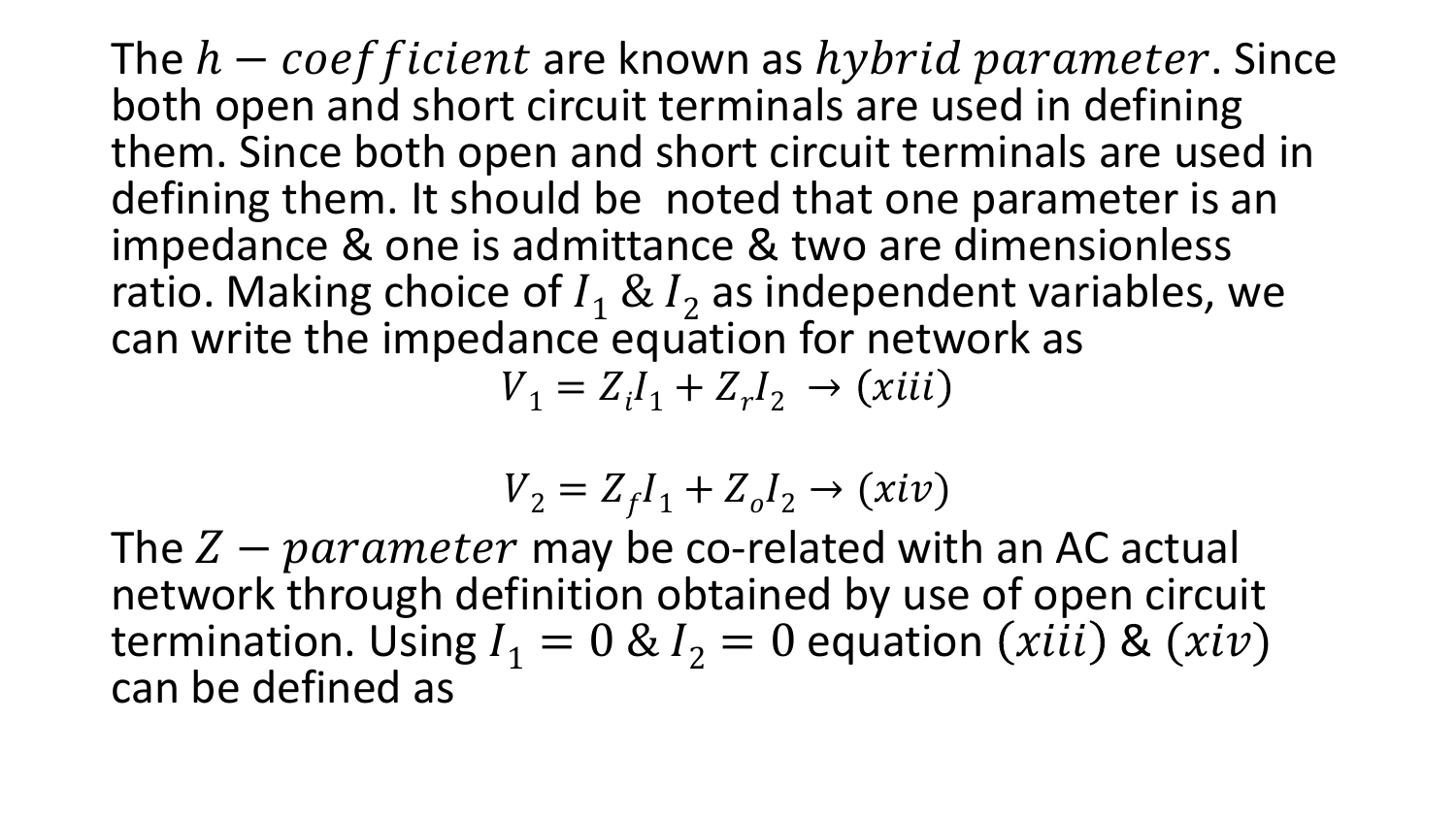$$
Z_i = \frac{V_1}{I_1}
$$
 (open circuit input impedance)  $I_2 = 0 \rightarrow (xv)$   
\n
$$
Z_f = \frac{V_2}{I_1}
$$
 (open circuit forward transfer impedance)  $I_2 = 0 \rightarrow (xvi)$   
\n
$$
Z_r = \frac{V_1}{I_2}
$$
 (open circuit reverse transfer impedance)  $I_1 = 0 \rightarrow (xvii)$   
\n
$$
Z_o = \frac{V_2}{I_2}
$$
 (open circuit output impedance)  $I_1 = 0 \rightarrow (xviii)$   
\nThe Z impedance are known as open circuit impedance parameters of the network. Using  $V_1 \& V_2$  as independent variables of the network we can derive the admittance equations are

$$
I_1 = Y_i V_1 + Y_r V_2 \rightarrow (xix)
$$

$$
I_2 = Y_f V_1 + Y_o V_2 \rightarrow (xx)
$$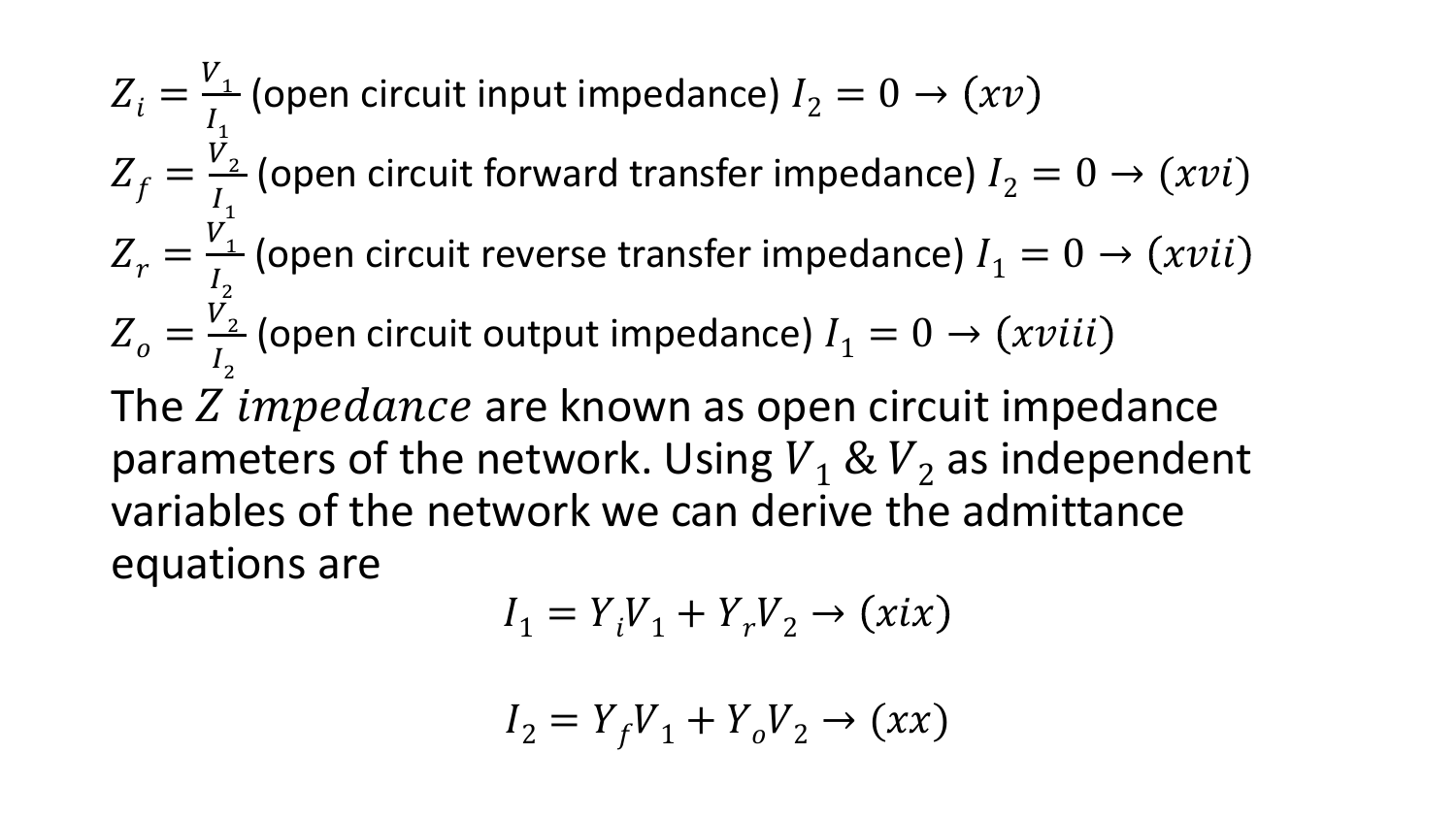Using short circuit termination resulting  $V_1 = 0 & 0$   $V_2 = 0$  in equation  $(xix)$  &  $(xx)$  lead to definition for *Y parameter* as  $Y_i =$  $\frac{1}{1}$  $\frac{I_1}{V_1}$  (short circuit input admittance)  $V_2 = 0 \rightarrow (xxi)$  $Y_f =$  $I_{2}$  $V_{1}$ (short circuit forward transfer admittance) $V_2 = 0 \rightarrow (xxii)$  $Y_r =$  $I_1$  $V_{2}$ (short circuit reverse transfer admittance)  $V_1 = 0 \rightarrow (xxiii)$  $Y_o =$  $I_{2}$  $V_{2}$ (short circuit output admittance)  $V_1 = 0 \rightarrow (xxiv)$ The  $Y$   $\mathcal{V}$  parameter are known as short circuit admittance parameter.

The inverse relation are

$$
Z_i = h_i - \frac{h_r h_f}{h_o} \to (xxv)
$$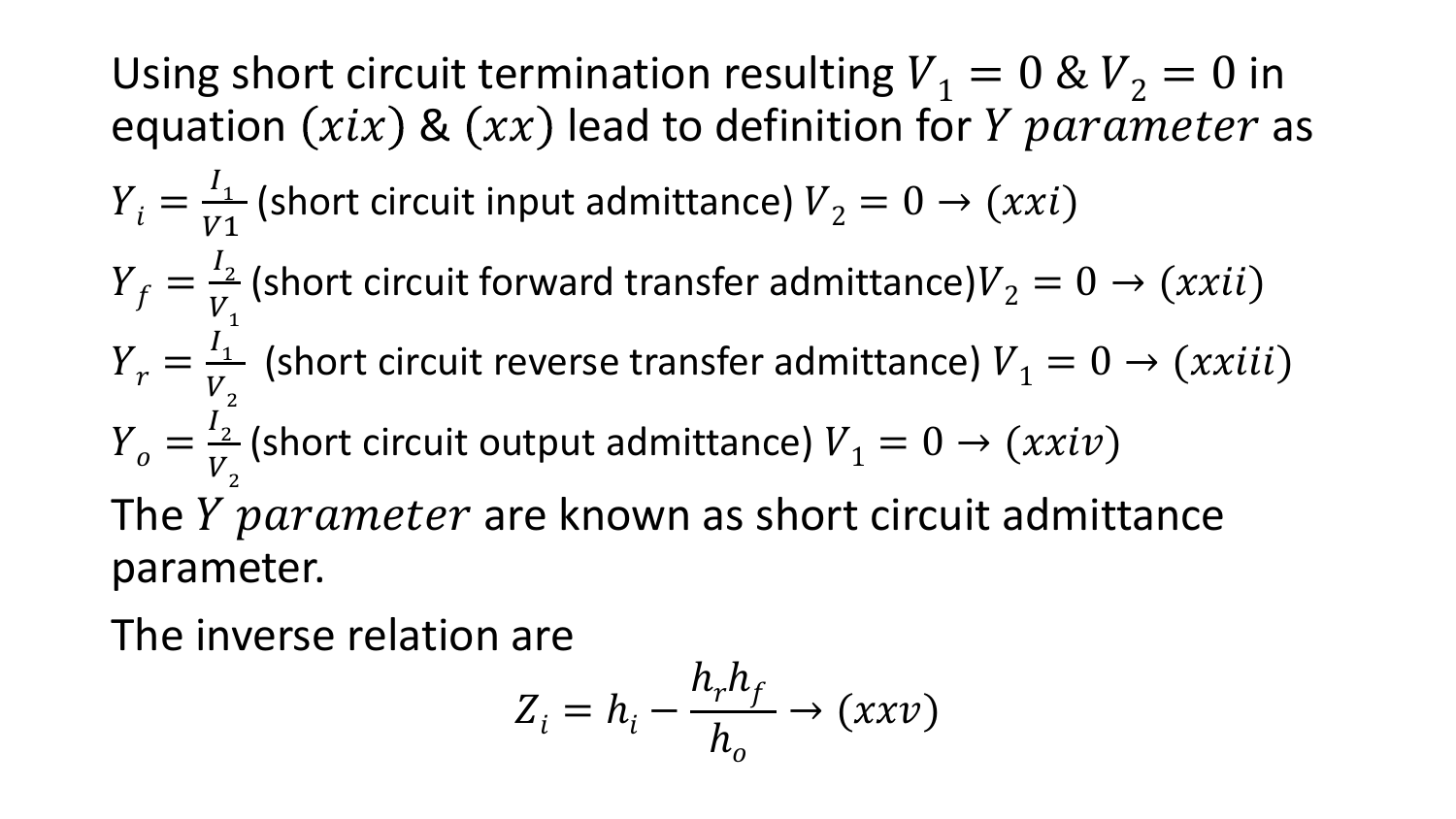$$
Z_r = \frac{h_r}{h_o} \rightarrow (xxvi)
$$
  

$$
Z_f = -\frac{h_f}{h_r} \rightarrow (xxvii)
$$
  

$$
Z_o = \frac{1}{h_o} \rightarrow (xxviii)
$$

#### **Network Theorem:**

A network is a circuit consist of circuit element or branches. It is interconnection of current carrying devices such as resistor, capacitor or inductor with energy source. Resistor, capacitor, inductor are known as passive element.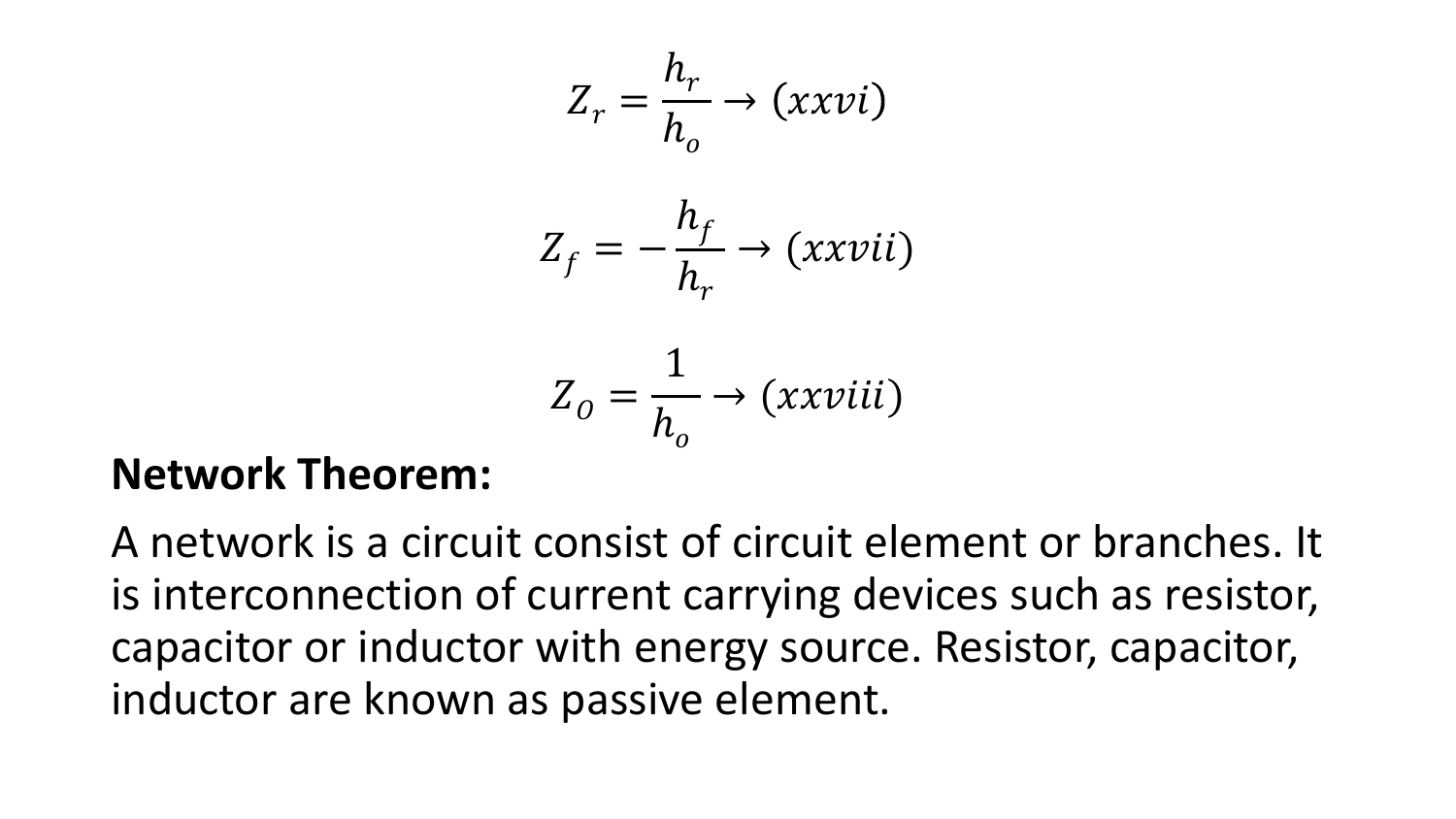A voltage source is an active device which maintain constant voltage across its terminal and equal to open circuit voltage source. In other words it is a power source that contains no internal series impedance maintains a constant potential difference across its terminal regardless the quantity of current. However in other words in actual voltage source the voltage across its terminal decreses as load is supplied by the source. This voltage is maximum when circuit is open circuit i.e. source doesnot supply any current. If load resistance reduces to zero i.e. output terminal of voltage source are short circuit the current will be infinite. The actual physical source of power has an internal impedance in series with load voltage.